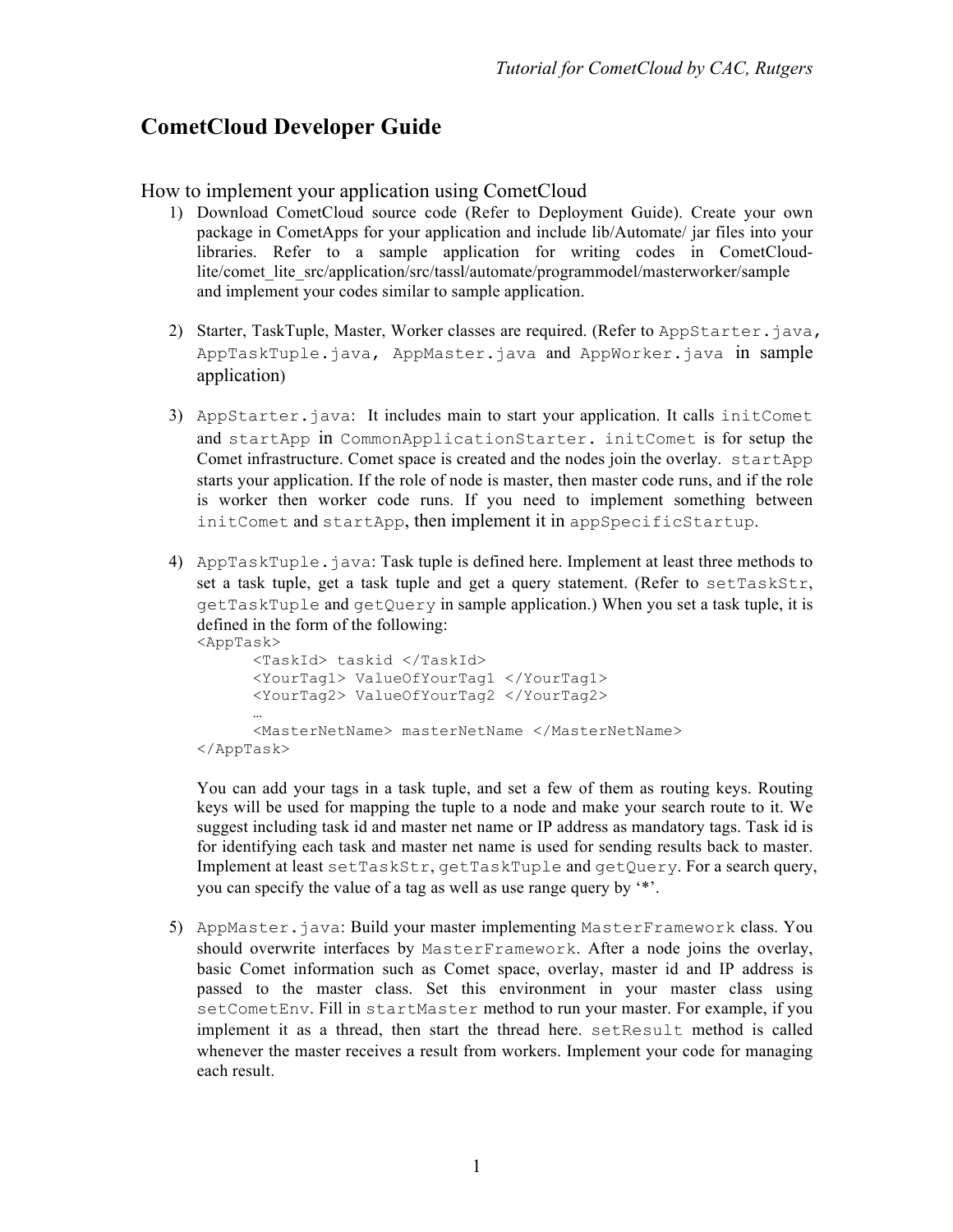Master code should contain task generation. We suggest making task generator as a thread if the master has to generate a lot of tasks because the master can receive results during generating tasks. To generate a task, follow the steps:

a. Make a task string using a method for setting a task tuple in AppTaskTuple.

```
b. Create an XmlTuple.
  Xm1Tuple task = new XMLTupleService();
   task.createXMLtuple(task_string);
```
- c. After generating data for a task, serialize it and attach it to the task tuple. Object your data; //generate your data byte  $data[] =$ programming5.io.Serializer.serializeBytes(your\_data); task.setData(data);
- d. Use 'out' method for sending the task to the Comet space. cometspace.out(MWConstants.spacename, task, taskid, data, peerIP, overlays); where cometspace, peerIP, overlays were set by setCometEnv method.

A few of tasks can be lost by some reasons such as network congestion and failure. TaskMonitoring class is provided for checking task status and reinserting lost tasks. You need to implement public int[] getTaskStatus(), public int getTaskStatus(int taskid), public int getNumOfTasks() and public void reinsertTask(int taskid). Taskstatus is defined by integer array in the sample application, but you can use a different type. Override public int getTaskStatus(int taskid) for returning the status of a task. Initially taskstatus of each task is set to 0 and becomes 1 when the master gets its result. To start task monitoring, make an instance of TaskMonitoring class, and start the thread. To terminate it, call quit() method.

- 6) AppWorker.java: Build your worker implementing WorkerFramework class. You should override setCometEnv, startWorker, computeTask and sendResultToMaster. After a node joins the overlay, basic Comet information such as Comet space, overlay, master id and IP address is passed to the worker class. Set this environment in your worker class using setCometEnv. Fill in startWorker method to run your worker. For example, if you implement it as a thread, then start the thread here. Implement what a worker should do after it gets a task in computeTask. sendResultToMaster method is called whenever the worker sends the result back to the master after it finishes a task. Workers repeat to get a task from the Comet space, consume it and send the result back to the master. Steps are the following for consuming a task:
	- a. Get query statements using a method defined in AppTaskTuple. XmlTuple queryTuple = new XmlTupleService(); queryTuple = AppTaskTuple.getQuery();
	- b. Use 'in' method for getting a task from the Comet space.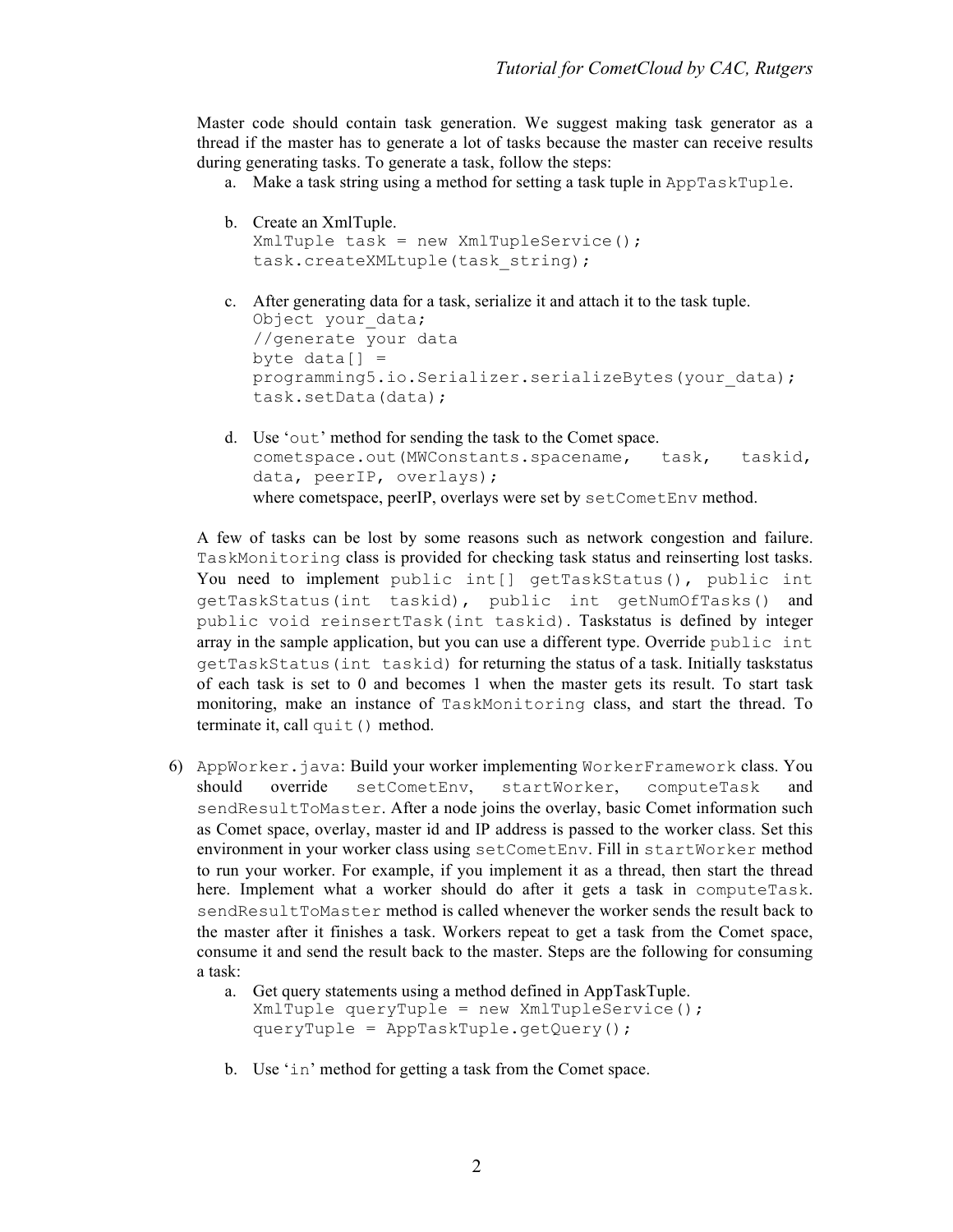List taskList = cometspace.in(MWConstants.spacename, queryTuple, your query option, Long.MAX VALUE, peerIP, overlays);

Where cometspace, peerIP, overlays were set by setCometEnv method. As a query option, you can use TSConstant.GET\_ANY for getting one task matching your query or TSConstant.GET\_ALL for getting all tasks matching your query.

- c. Deserialize data. Object obj = programming5.io.Serializer.deserialize(databyte);
- d. Add your code for work with data.
- e. Send the result back to the master. public void sendResultToMaster(int taskid, Object data, String message, String masterName)

### Required properties files

- 1) chord.properties
	- a. ID\_BITS : Number of bits for chord ID. A larger value is required for more routing keys.
	- b. LOCAL\_URI: Address of the node on the local machine in the form //host:port. Each different node run on the same machine must have a different port. If you don't set this property, then it will be set automatically inside of Comet. If you run different node on the same machine, port number starts from one that you set as CometPort in comet.properties.
	- c. LOCAL\_CLUSTER: Used for two-level chord
	- d. REMOTE\_BOOTSTRAP\_LIST: Used for two-level chord
	- e. STABILIZE\_PERIOD and FIX\_FINGERS\_PERIOD: Periodicity of self-healing tasks. Disabled when commented out.
- 2) squid.properties
	- a. SPACE\_DIMENSIONS: Number of index dimensions. Set the number of routing keys that you use.
	- b. BIT LENGTH: Number of bits used to encode the values of each dimension. (Note: SPACE\_DIMENSIONS x BIT\_LENGTH should equal to chord.ID\_BITS property)
	- c. KEY\_TYPE: One of NUMERIC and ALPHABETIC. Set the type of each routing key. This property applies for each dimension i (prefixed by Di). i begins from 0. example) squid.D0.KEY\_TYPE=NUMERIC squid.D1.KEY\_TYPE=ALPHABETIC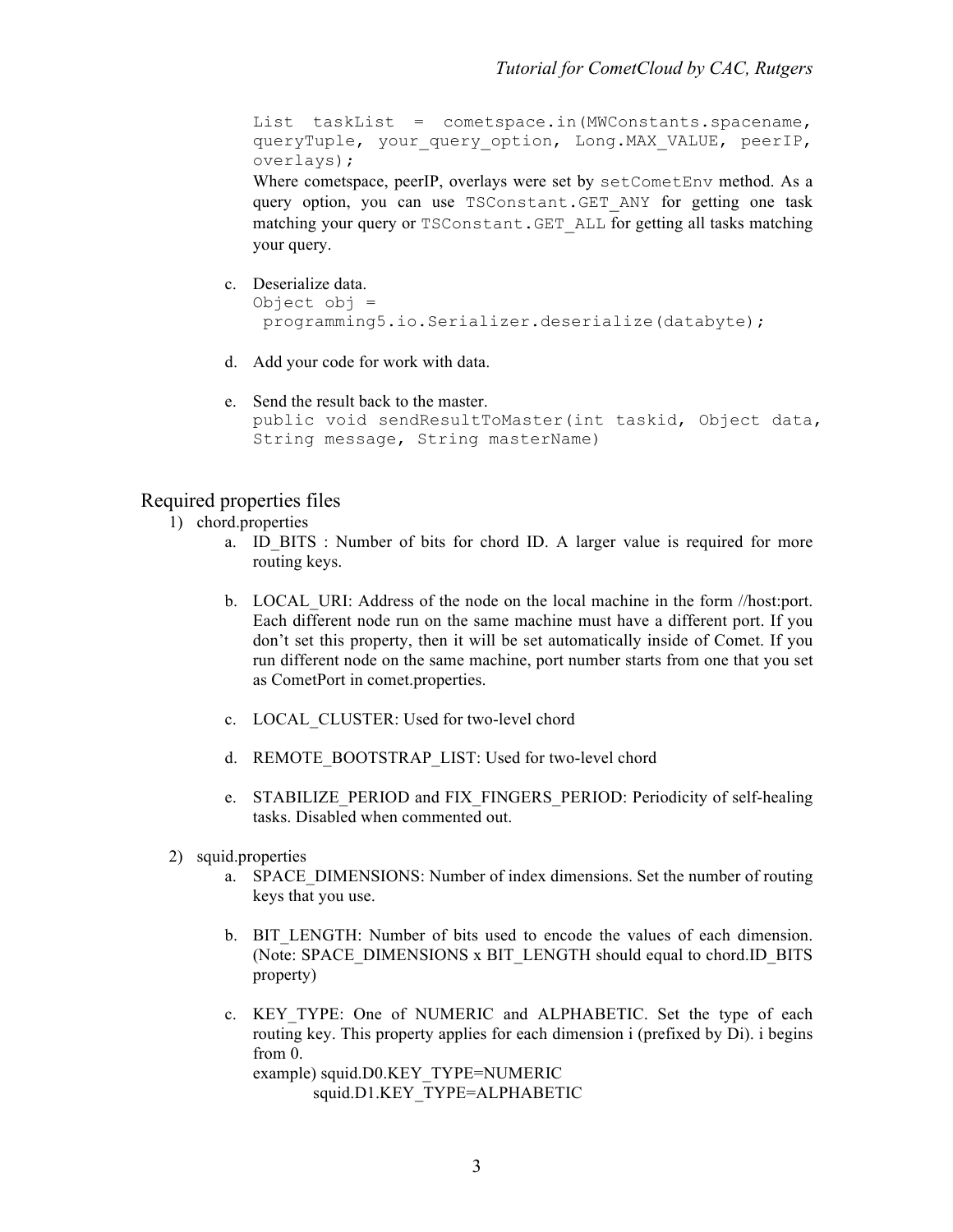- 3) comet.properties
	- a. MasterClass, WorkerClass, TaskClass: Specify master, worker, and task tuple class of your application
	- b. RoutingKeys: One or more of XML tags which you defined in the task tuple. More keys you use, larger key space and Chord ID\_BITS are required. This makes key space large and increase the overhead. Set this property to the appropriate tags which you want to use for search queries.
	- c. TaskMonitoringPeriod: Master checks space every TaskMonitoringPeriod to regenerate missing tasks. Default is 10000 ms.
	- d. OUTCONTROLLER: Set true or uncomment it if you want CometCloud to buffer tasks generated by the master instead of sending them out to the space immediately. This is for reducing the used amount of memory of the space. The master checks the space every OUTCONTROLLER\_CHECKPERIOD and if the number of tasks in the space is lower than OUTCONTROLLER\_LOWER, then the master sends OUTCONTROLLER\_OUTTASK tasks out to the space.
	- e. ReplicationEnable: Set this property to false to disable replication. Default is true.
	- f. IsolatedProxy: If you run isolated workers which do not share the Comet space and just provide computing capabilities, then set the proxy.
	- g. Scheduler, SchedulerClass: Set scheduler with ip address (or hostname):port number and scheduler class for enabling autonomic cloudbursts and cloud bridging over multiple clouds.
- 4) nodeFile
	- a. All nodes joining the overlay should be described here by IP address (or hostname): the number of nodes.
	- b. Example) 111.111.111.111:3
- 5) portFile
	- a. Describe port numbers here. At least the maximum number of ports of a node described in nodeFile should be defined here. If the maximum number of nodes of a node in nodeFiles is n, then n ports should be specified here.
	- b. Example) 5555
		- 5556
		- 5557
- 6) exceptionFile
	- a. Describe the role of each node as follows. If nothing is described, then the node will be a worker.
	- b. Example) 111.111.111.111:5555 is a master, 111.111.111.111:5556 and 111.111.111.111:5557 are workers. 111.111.111.111:5555 comet.NodeType=MASTER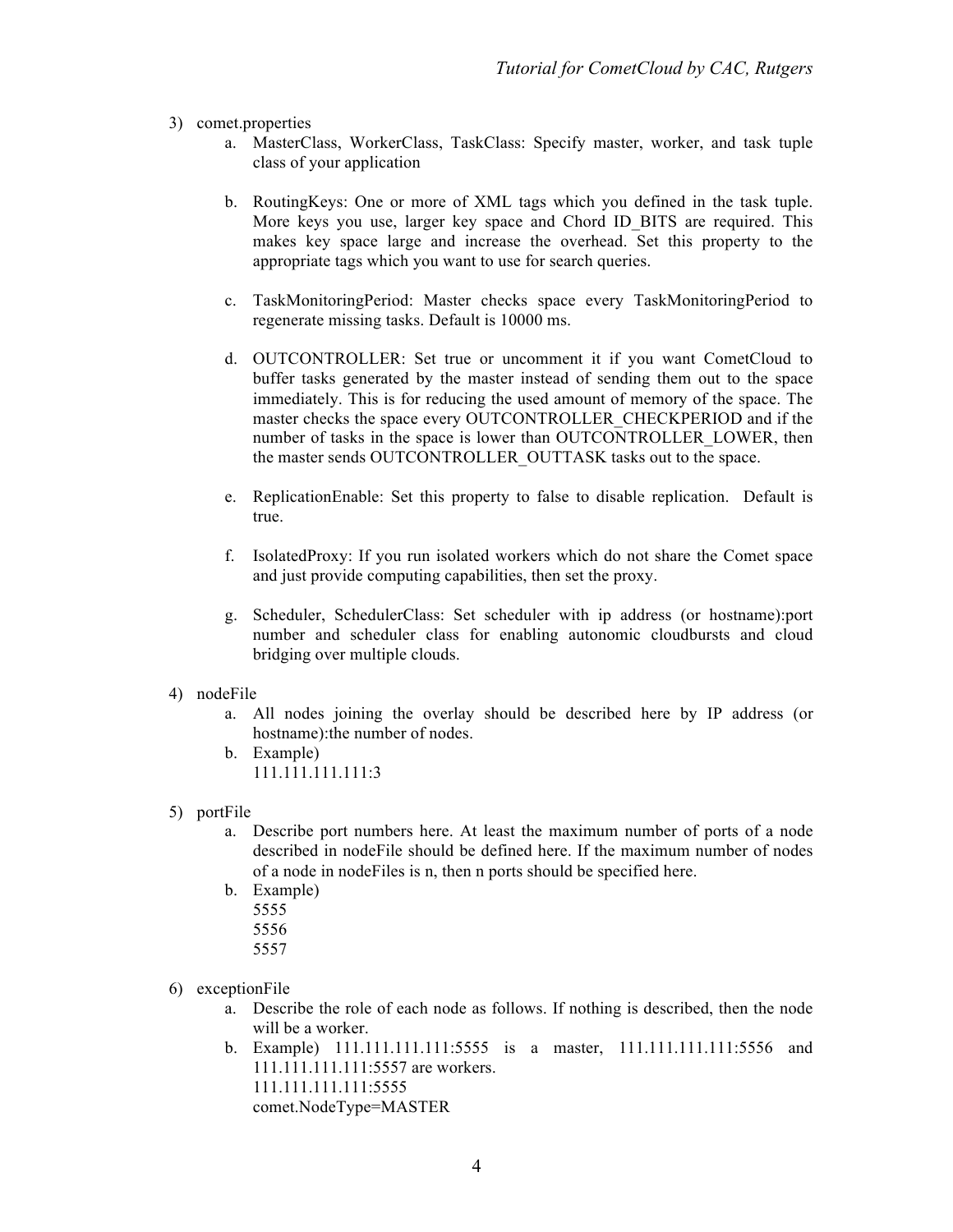### How to run your application using CometCloud

- 1) Set chord.properties, squid.properties, comet.properties in the master node.
- 2) Set nodeFile, portFile, exceptionFile in the master node
- 3) Run overlayControlServer on all nodes described in nodeFile java -cp \$CLASSPATH tassl.automate.overlay.OverlayControlServer 4444
- 4) Run your application only on the master. All other nodes described in nodeFile will automatically start.

java -cp \$CLASSPATH tassl.automate.application.your.application.starter -nodeFile nodeFile -portFile portFile -exceptionFile exceptionFile -propertyFile chord.properties -propertyFile squid.properties -propertyFile comet.properties

How to run your application with isolated workers

- 1) If you run clouds such as Amazon EC2 and rent only computing capabilities from them without sharing the Comet space, then run isolated workers.
- 2) You should not describe isolated workers in nodeFile.
- 3) Set IsolatedProxy in comet.properties where isolated workers run.
- 4) Create RequestHandlerList specifying IP addresses of one or more request handlers where a proxy runs.
	- a. Example) RequestHandlerList 111.111.111.111
- 5) Specify your request handler(s) in exceptionFile
	- a. Example) modified exceptionFile. 111.111.111.111:5555 comet.NodeType=MASTER 111.111.111.111:5556 comet.NodeType=REQUEST\_HANDLER
	- b. Note that at least master and request handler(s) should join the overlay even in running isolated workers.
- 6) Run overlayControlServer on all nodes described in nodeFile java -cp \$CLASSPATH tassl.automate.overlay.OverlayControlServer 4444
- 7) Run proxy java -cp \$CLASSPATH tassl.automate.application.node.isolate.RequestHandlerProxy
- 8) Run your application only on the master. All other nodes described in node File will automatically start. java -cp \$CLASSPATH tassl.automate.application.your.application.starter -nodeFile

nodeFile -portFile portFile -exceptionFile exceptionFile -propertyFile chord.properties -propertyFile squid.properties -propertyFile comet.properties